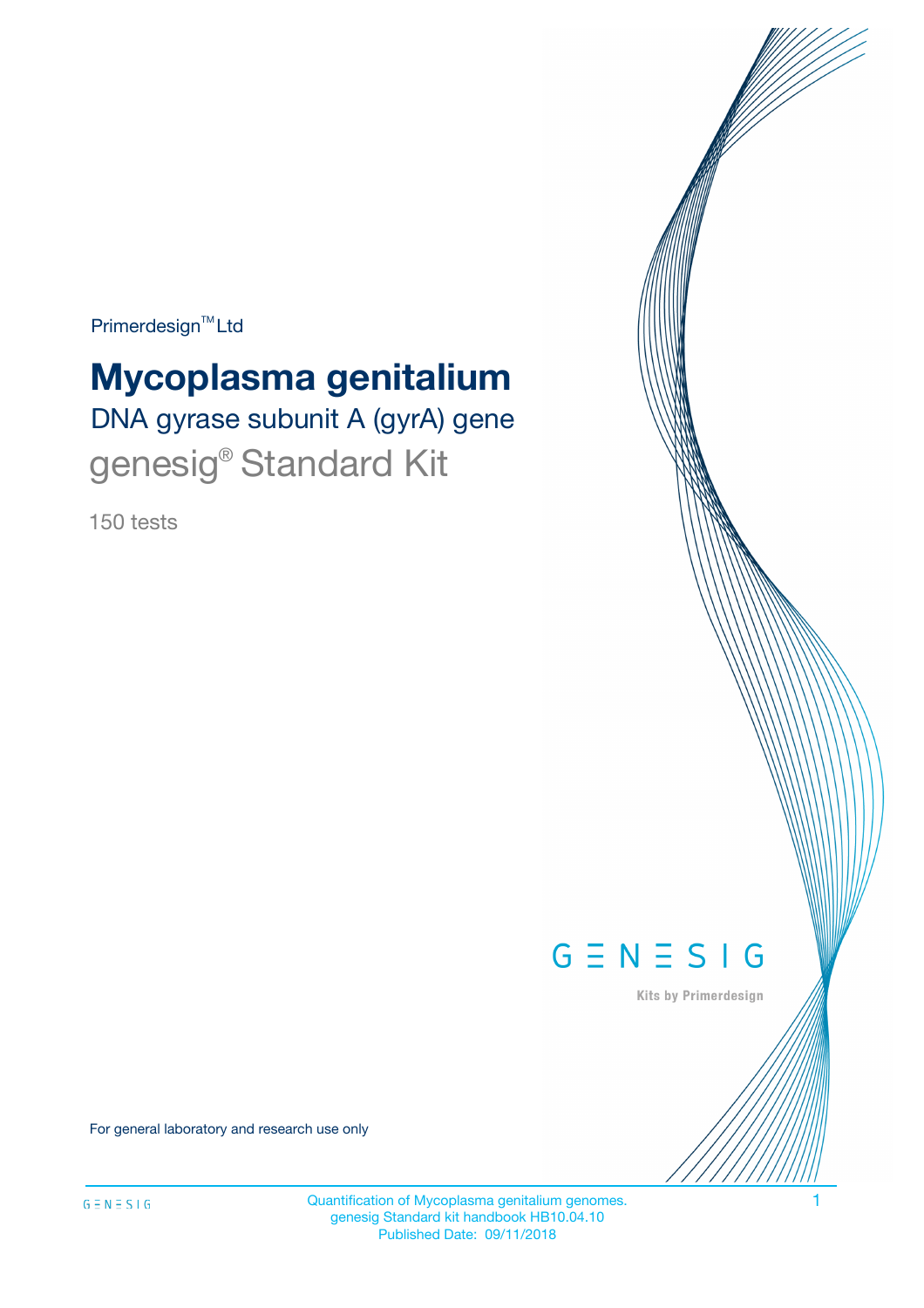## Introduction to Mycoplasma genitalium

Mycoplasma genitalium is a small parasitic bacterium that lives on the ciliated epithelial cells of the primate genital and respiratory tracts. M. genitalium is the smallest known genome that can constitute a cell.

The genome of M. genitalium consists of 521 genes (~482 protein encoding genes) in one circular chromosome of 582kbp.

Infection by M. genitalium seems fairly common, can be transmitted between partners during unprotected coitus, and can be treated with antibiotics; however, the organism's role in genital diseases is still unclear.

Symptoms include: Urethritis (men), Discharge, Burning while urinating, Arthritis/reactive arthritis (mostly men), Vaginal itching (women), Pain during intercourse (women). This infection is associated with bacterial vaginosis. In the long term, this infection is suspected to cause pelvic inflammatory disease.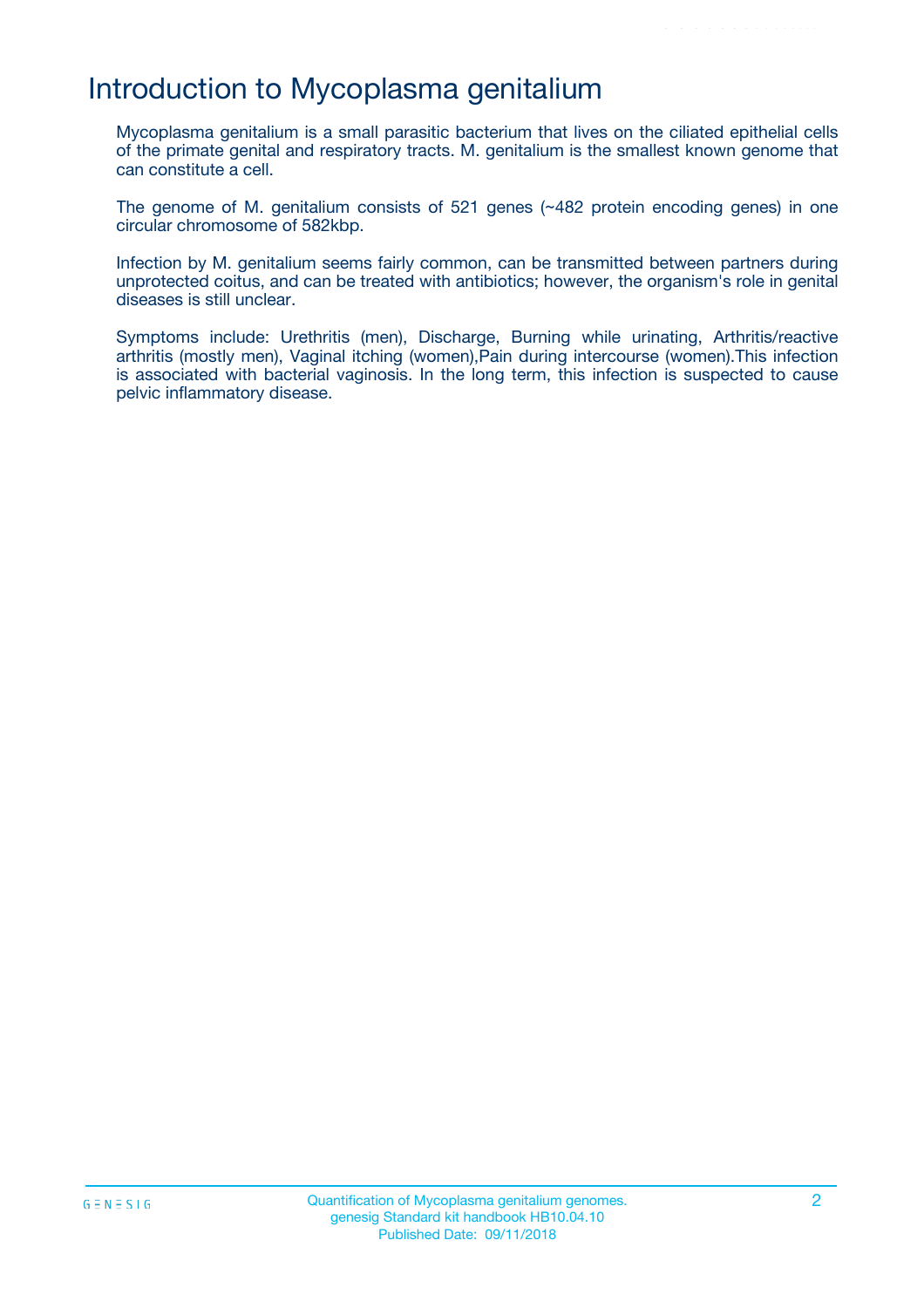

The Primerdesign genesig Kit for Mycoplasma genitalium (M.genitalium) genomes is designed for the in vitro quantification of M.genitalium genomes. The kit is designed to have a broad detection profile. Specifically, the primers represent 100% homology with over 95% of the NCBI database reference sequences available at the time of design.

The dynamics of genetic variation means that new sequence information may become available after the initial design. Primerdesign periodically reviews the detection profiles of our kits and when required releases new versions.

If you require further information, or have a specific question about the detection profile of this kit then please send an e.mail to enquiry@primerdesign.co.uk and our bioinformatics team will answer your question.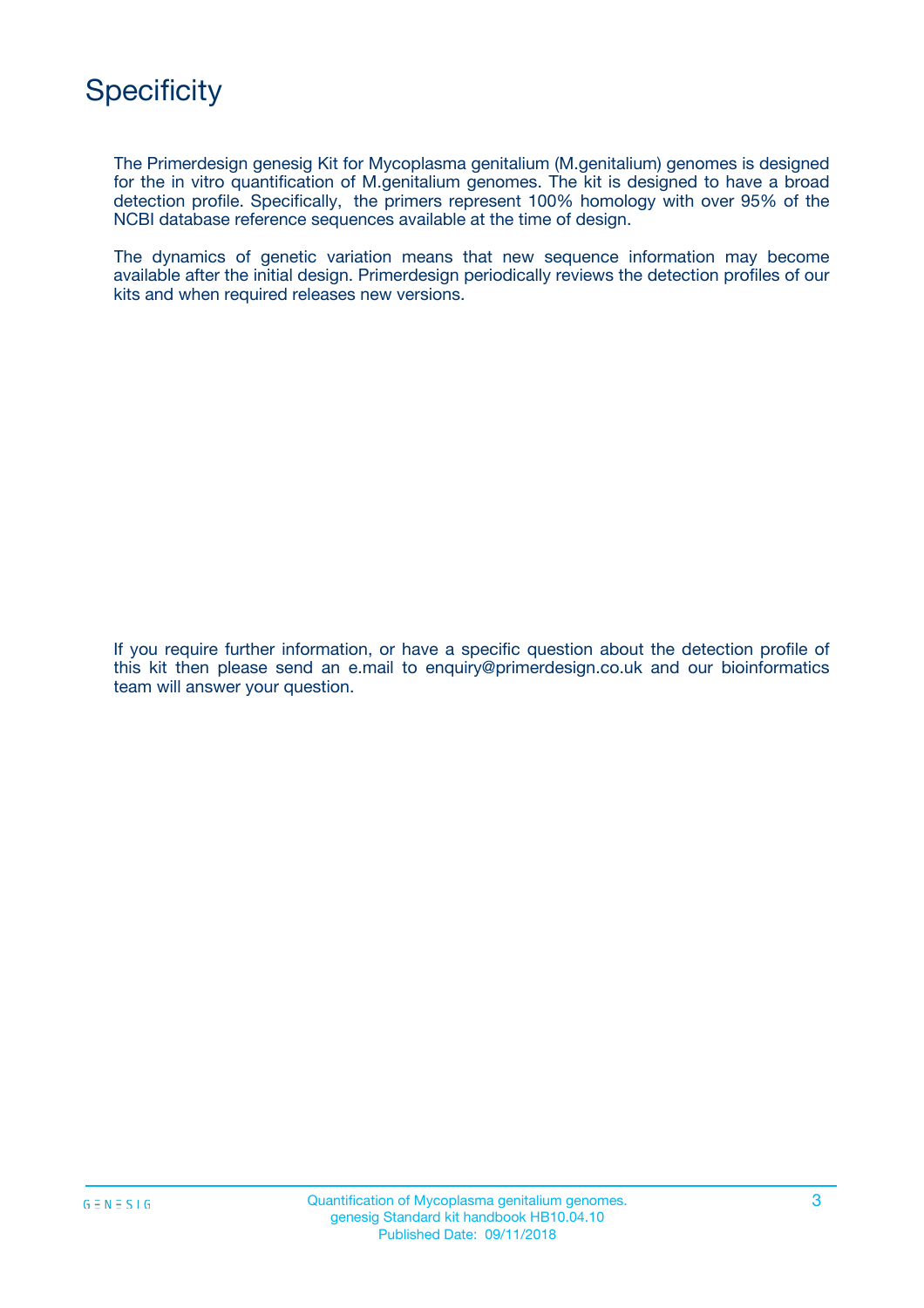# Kit contents

- **M.genitalium specific primer/probe mix (150 reactions BROWN)** FAM labelled
- **M.genitalium positive control template (for Standard curve RED)**
- **RNase/DNase free water (WHITE)** for resuspension of primer/probe mixes
- **Template preparation buffer (YELLOW)** for resuspension of positive control template and standard curve preparation

# Reagents and equipment to be supplied by the user

### **Real-time PCR Instrument**

#### **Extraction kit**

This kit is recommended for use with genesig Easy DNA/RNA extraction kit. However, it is designed to work well with all processes that yield high quality RNA and DNA with minimal PCR inhibitors.

#### **oasig**TM **lyophilised or Precision**®**PLUS 2X qPCR Master Mix**

This kit is intended for use with oasig or PrecisionPLUS2X qPCR Master Mix.

**Pipettors and Tips**

**Vortex and centrifuge**

**Thin walled 1.5 ml PCR reaction tubes**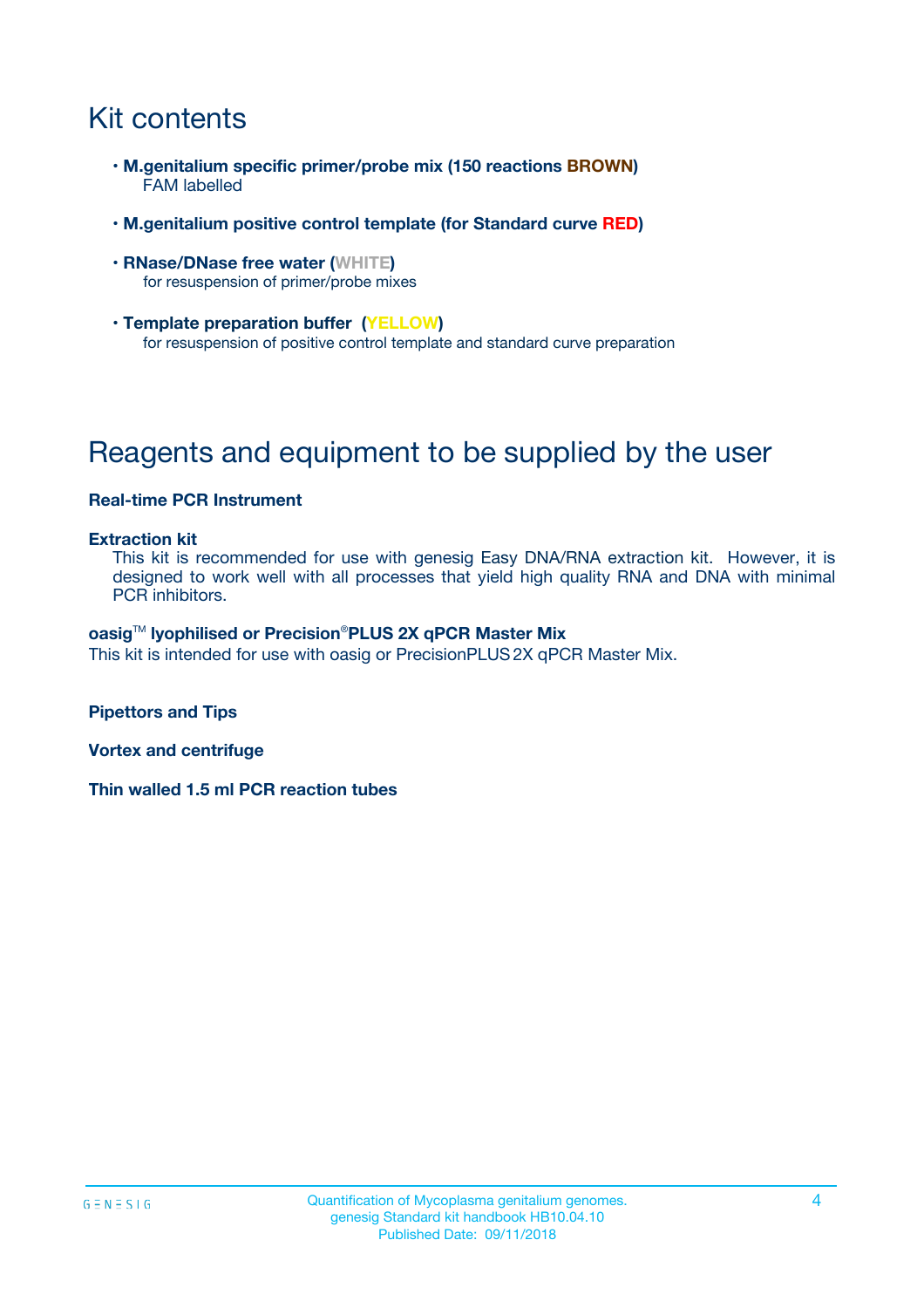### Kit storage and stability

This kit is stable at room temperature but should be stored at -20ºC on arrival. Once the lyophilised components have been resuspended they should not be exposed to temperatures above -20°C for longer than 30 minutes at a time and unnecessary repeated freeze/thawing should be avoided. The kit is stable for six months from the date of resuspension under these circumstances.

If a standard curve dilution series is prepared this can be stored frozen for an extended period. If you see any degradation in this serial dilution a fresh standard curve can be prepared from the positive control.

Primerdesign does not recommend using the kit after the expiry date stated on the pack.

### Suitable sample material

All kinds of sample material suited for PCR amplification can be used. Please ensure the samples are suitable in terms of purity, concentration, and DNA integrity. Always run at least one negative control with the samples. To prepare a negative-control, replace the template DNA sample with RNase/DNase free water.

### Dynamic range of test

Under optimal PCR conditions genesig M.genitalium detection kits have very high priming efficiencies of >95% and can detect less than 100 copies of target template.

### Notices and disclaimers

This product is developed, designed and sold for research purposes only. It is not intended for human diagnostic or drug purposes or to be administered to humans unless clearly expressed for that purpose by the Food and Drug Administration in the USA or the appropriate regulatory authorities in the country of use. During the warranty period Primerdesign genesig detection kits allow precise and reproducible data recovery combined with excellent sensitivity. For data obtained by violation to the general GLP guidelines and the manufacturer's recommendations the right to claim under guarantee is expired. PCR is a proprietary technology covered by several US and foreign patents. These patents are owned by Roche Molecular Systems Inc. and have been sub-licensed by PE Corporation in certain fields. Depending on your specific application you may need a license from Roche or PE to practice PCR. Additional information on purchasing licenses to practice the PCR process may be obtained by contacting the Director of Licensing at Roche Molecular Systems, 1145 Atlantic Avenue, Alameda, CA 94501 or Applied Biosystems business group of the Applera Corporation, 850 Lincoln Centre Drive, Foster City, CA 94404. In addition, the 5' nuclease assay and other homogeneous amplification methods used in connection with the PCR process may be covered by U.S. Patents 5,210,015 and 5,487,972, owned by Roche Molecular Systems, Inc, and by U.S. Patent 5,538,848, owned by The Perkin-Elmer Corporation.

### Trademarks

Primerdesign™ is a trademark of Primerdesign Ltd.

genesig $^\circledR$  is a registered trademark of Primerdesign Ltd.

The PCR process is covered by US Patents 4,683,195, and 4,683,202 and foreign equivalents owned by Hoffmann-La Roche AG. BI, ABI PRISM® GeneAmp® and MicroAmp® are registered trademarks of the Applera Genomics (Applied Biosystems Corporation). BIOMEK® is a registered trademark of Beckman Instruments, Inc.; iCycler™ is a registered trademark of Bio-Rad Laboratories, Rotor-Gene is a trademark of Corbett Research. LightCycler™ is a registered trademark of the Idaho Technology Inc. GeneAmp®, TaqMan® and AmpliTaqGold® are registered trademarks of Roche Molecular Systems, Inc., The purchase of the Primerdesign reagents cannot be construed as an authorization or implicit license to practice PCR under any patents held by Hoffmann-LaRoche Inc.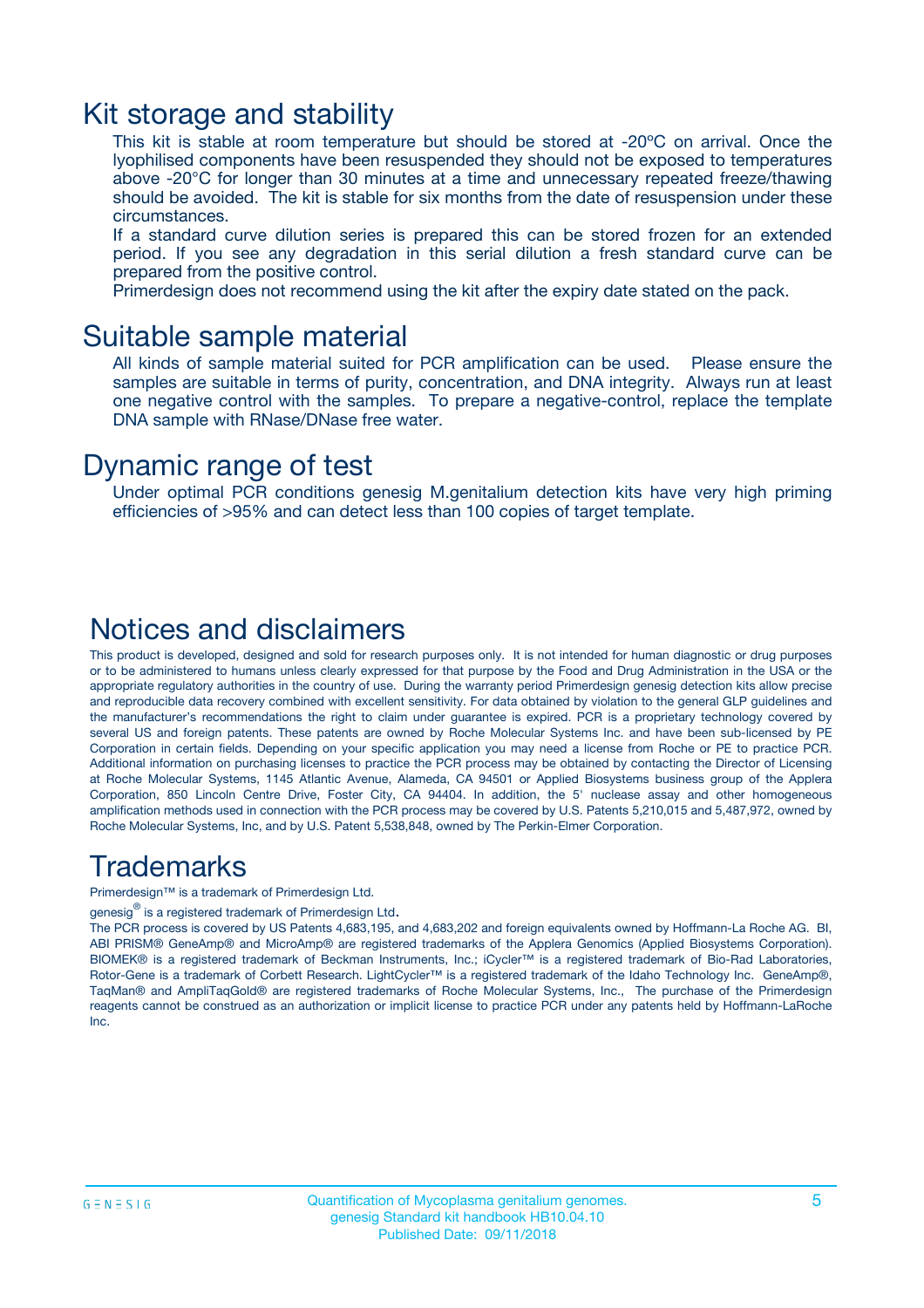# Principles of the test

#### **Real-time PCR**

A M.genitalium specific primer and probe mix is provided and this can be detected through the FAM channel.

The primer and probe mix provided exploits the so-called TaqMan® principle. During PCR amplification, forward and reverse primers hybridize to the M.genitalium DNA. A fluorogenic probe is included in the same reaction mixture which consists of a DNA probe labeled with a 5`-dye and a 3`-quencher. During PCR amplification, the probe is cleaved and the reporter dye and quencher are separated. The resulting increase in fluorescence can be detected on a range of qPCR platforms.

#### **Positive control**

For copy number determination and as a positive control for the PCR set up, the kit contains a positive control template. This can be used to generate a standard curve of M.genitalium copy number / Cq value. Alternatively the positive control can be used at a single dilution where full quantitative analysis of the samples is not required. Each time the kit is used, at least one positive control reaction must be included in the run. A positive result indicates that the primers and probes for detecting the target M.genitalium gene worked properly in that particular experimental scenario. If a negative result is obtained the test results are invalid and must be repeated. Care should be taken to ensure that the positive control does not contaminate any other kit component which would lead to false-positive results. This can be achieved by handling this component in a Post PCR environment. Care should also be taken to avoid cross-contamination of other samples when adding the positive control to the run. This can be avoided by sealing all other samples and negative controls before pipetting the positive control into the positive control well.

#### **Negative control**

To validate any positive findings a negative control reaction should be included every time the kit is used. For this reaction the RNase/DNase free water should be used instead of template. A negative result indicates that the reagents have not become contaminated while setting up the run.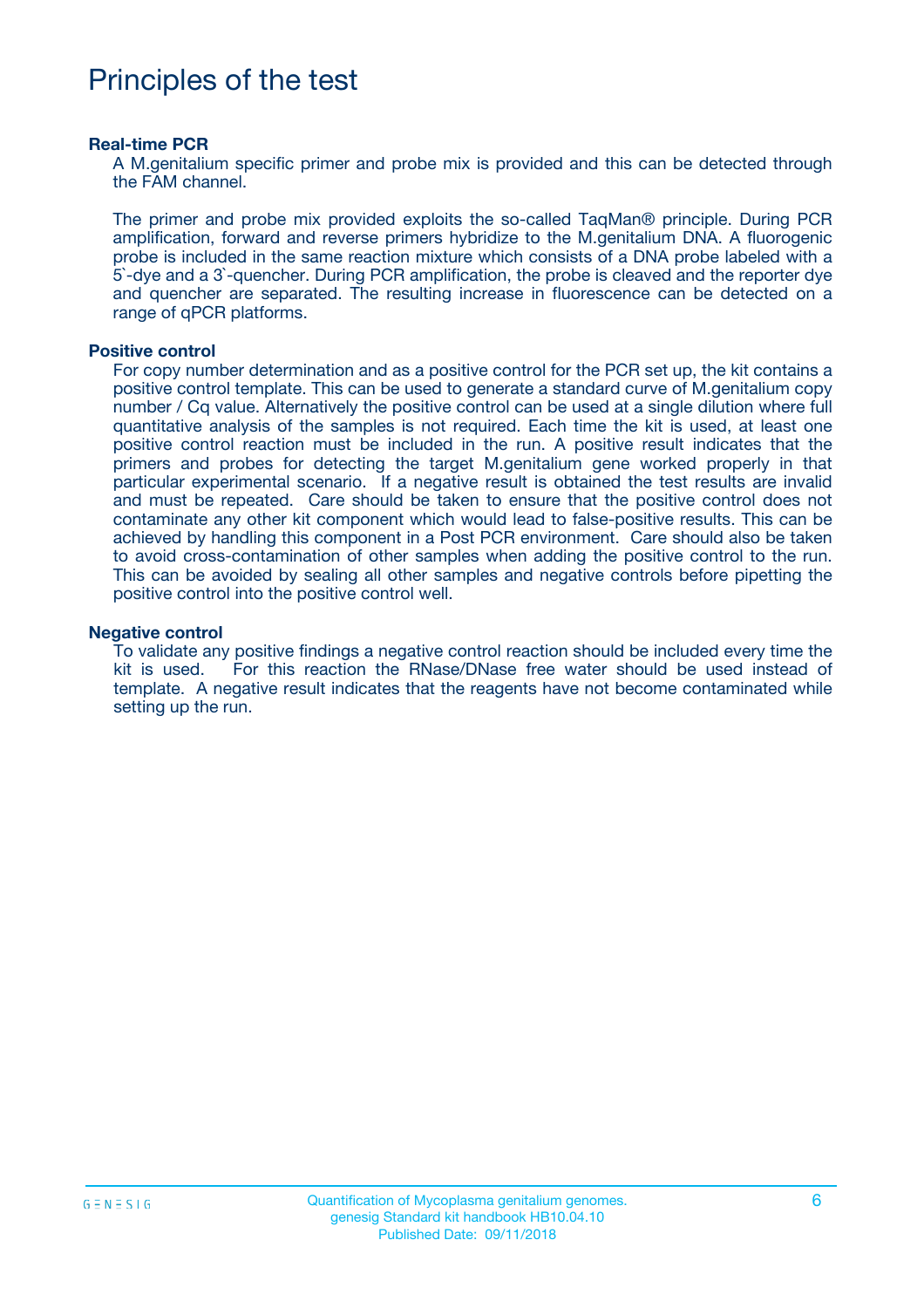## Resuspension protocol

To minimize the risk of contamination with foreign DNA, we recommend that all pipetting be performed in a PCR clean environment. Ideally this would be a designated PCR lab or PCR cabinet. Filter tips are recommended for all pipetting steps.

#### **1. Pulse-spin each tube in a centrifuge before opening.**

This will ensure lyophilised primer and probe mix is in the base of the tube and is not spilt upon opening the tube.

**2. Resuspend the kit components in the RNase/DNase free water supplied, according to the table below.**

To ensure complete resuspension, vortex each tube thoroughly.

| Component - resuspend in water        | Volume |
|---------------------------------------|--------|
| <b>Pre-PCR pack</b>                   |        |
| M.genitalium primer/probe mix (BROWN) | 165 ul |

#### **3. Resuspend the positive control template in the template preparation buffer supplied, according to the table below:**

To ensure complete resuspension, vortex the tube thoroughly.

| Component - resuspend in template preparation buffer | lVolume' |
|------------------------------------------------------|----------|
| <b>Post-PCR heat-sealed foil</b>                     |          |
| M.genitalium Positive Control Template (RED) *       | 500 µl   |

\* This component contains high copy number template and is a VERY significant contamination risk. It must be opened and handled in a separate laboratory environment, away from the other components.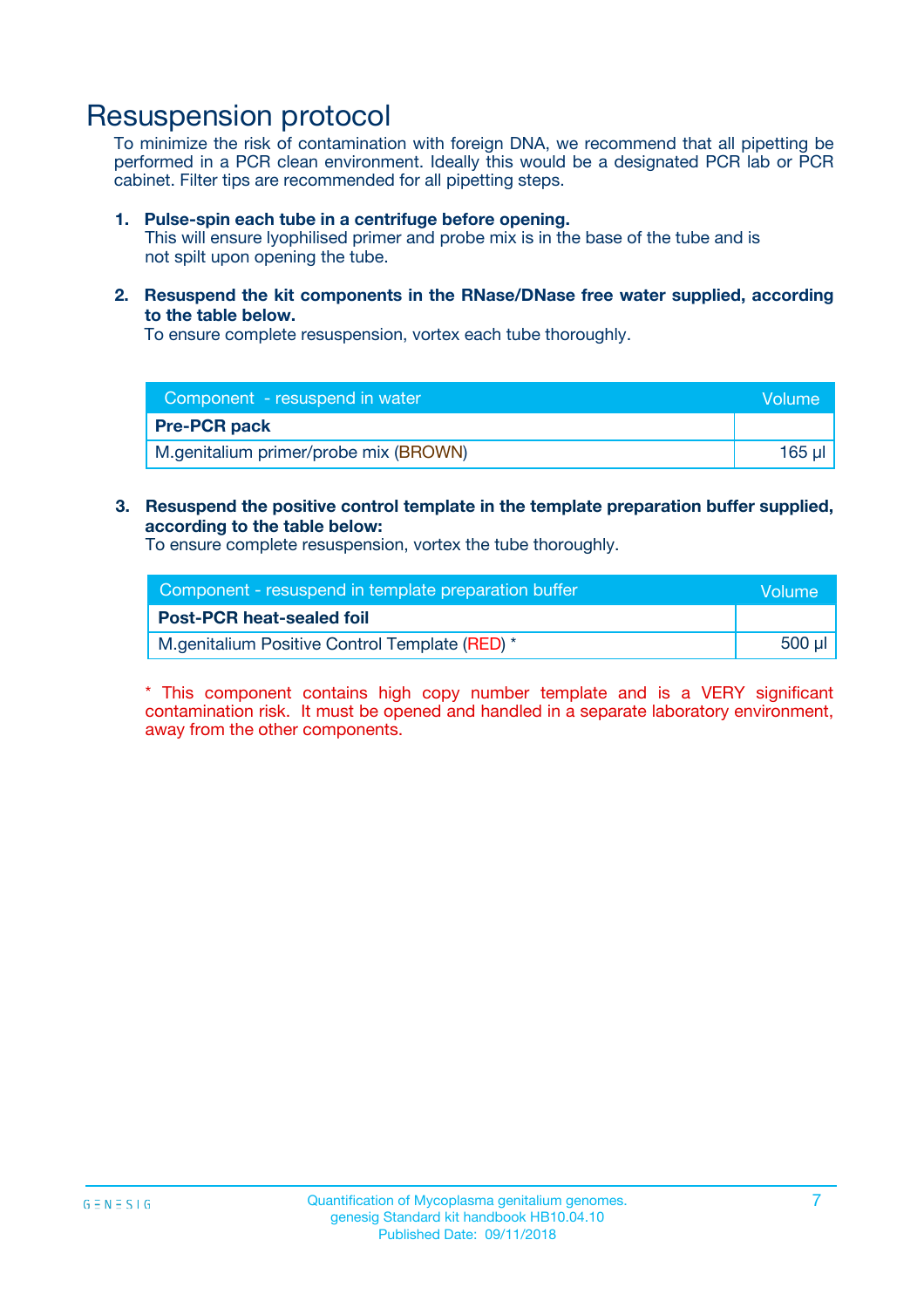# qPCR detection protocol

**1. For each DNA sample prepare a reaction mix according to the table below:** Include sufficient reactions for positive and negative controls.

| Component                                 | Volume          |
|-------------------------------------------|-----------------|
| oasig or PrecisionPLUS 2X qPCR Master Mix | 10 $\mu$        |
| M.genitalium primer/probe mix (BROWN)     | 1 $\mu$         |
| <b>RNase/DNase free water (WHITE)</b>     | $4 \mu$         |
| <b>Final Volume</b>                       | 15 <sub>µ</sub> |

- **2. Pipette 15µl of this mix into each well according to your qPCR experimental plate set up.**
- **3. Prepare DNA templates for each of your samples.**
- **4. Pipette 5µl of DNA template into each well, according to your experimental plate set up.**

For negative control wells use 5µl of RNase/DNase free water. The final volume in each well is 20µl.

**5. If a standard curve is included for quantitative analysis, prepare a reaction mix according to the table below:**

| Component                                 | Volume   |
|-------------------------------------------|----------|
| oasig or PrecisionPLUS 2X qPCR Master Mix | 10 µl    |
| M.genitalium primer/probe mix (BROWN)     | 1 µI     |
| <b>RNase/DNase free water (WHITE)</b>     | $4 \mu$  |
| <b>Final Volume</b>                       | $15 \mu$ |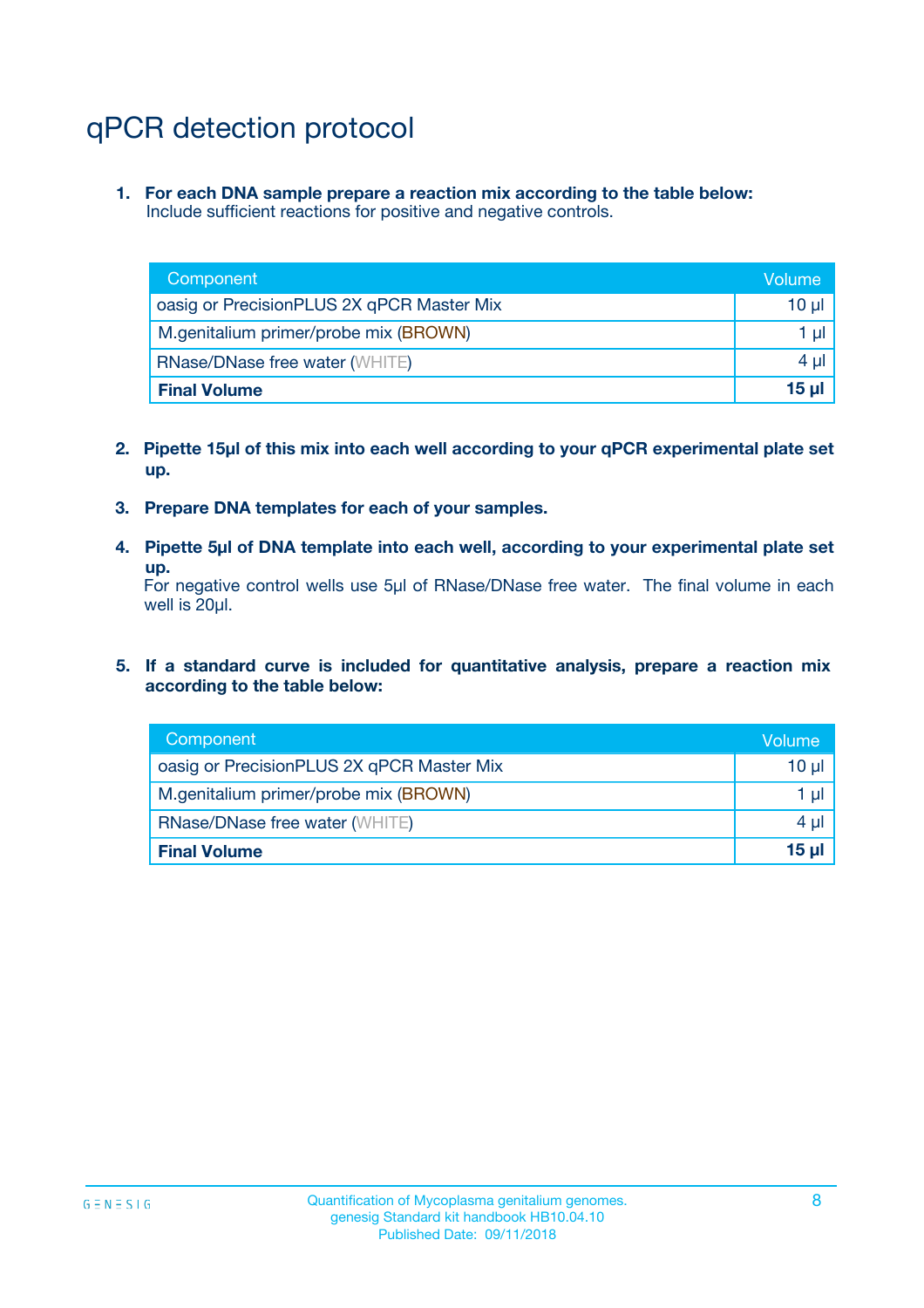### **6. Preparation of a standard curve dilution series.**

- 1) Pipette 90µl of template preparation buffer into 5 tubes and label 2-6
- 2) Pipette 10µl of Positive Control Template (RED) into tube 2
- 3) Vortex thoroughly
- 4) Change pipette tip and pipette 10µl from tube 2 into tube 3
- 5) Vortex thoroughly

Repeat steps 4 and 5 to complete the dilution series

| <b>Standard Curve</b>         | <b>Copy Number</b>     |
|-------------------------------|------------------------|
| Tube 1 Positive control (RED) | $2 \times 10^5$ per µl |
| Tube 2                        | $2 \times 10^4$ per µl |
| Tube 3                        | $2 \times 10^3$ per µl |
| Tube 4                        | $2 \times 10^2$ per µl |
| Tube 5                        | 20 per µl              |
| Tube 6                        | $2$ per $\mu$          |

7. Pipette 5µl of standard template into each well for the standard curve according to your experimental plate set up.

The final volume in each well is 20µl.

# qPCR amplification protocol

Amplification conditions using oasig or PrecisionPLUS2X qPCR Master Mix.

|             | <b>Step</b>       | <b>Time</b>     | Temp           |
|-------------|-------------------|-----------------|----------------|
|             | Enzyme activation | 2 min           | $95^{\circ}$ C |
| Cycling x50 | Denaturation      | 10 <sub>s</sub> | 95 $°C$        |
|             | DATA COLLECTION * | 60 s            | 60 °C          |

\* Fluorogenic data should be collected during this step through the FAM channel